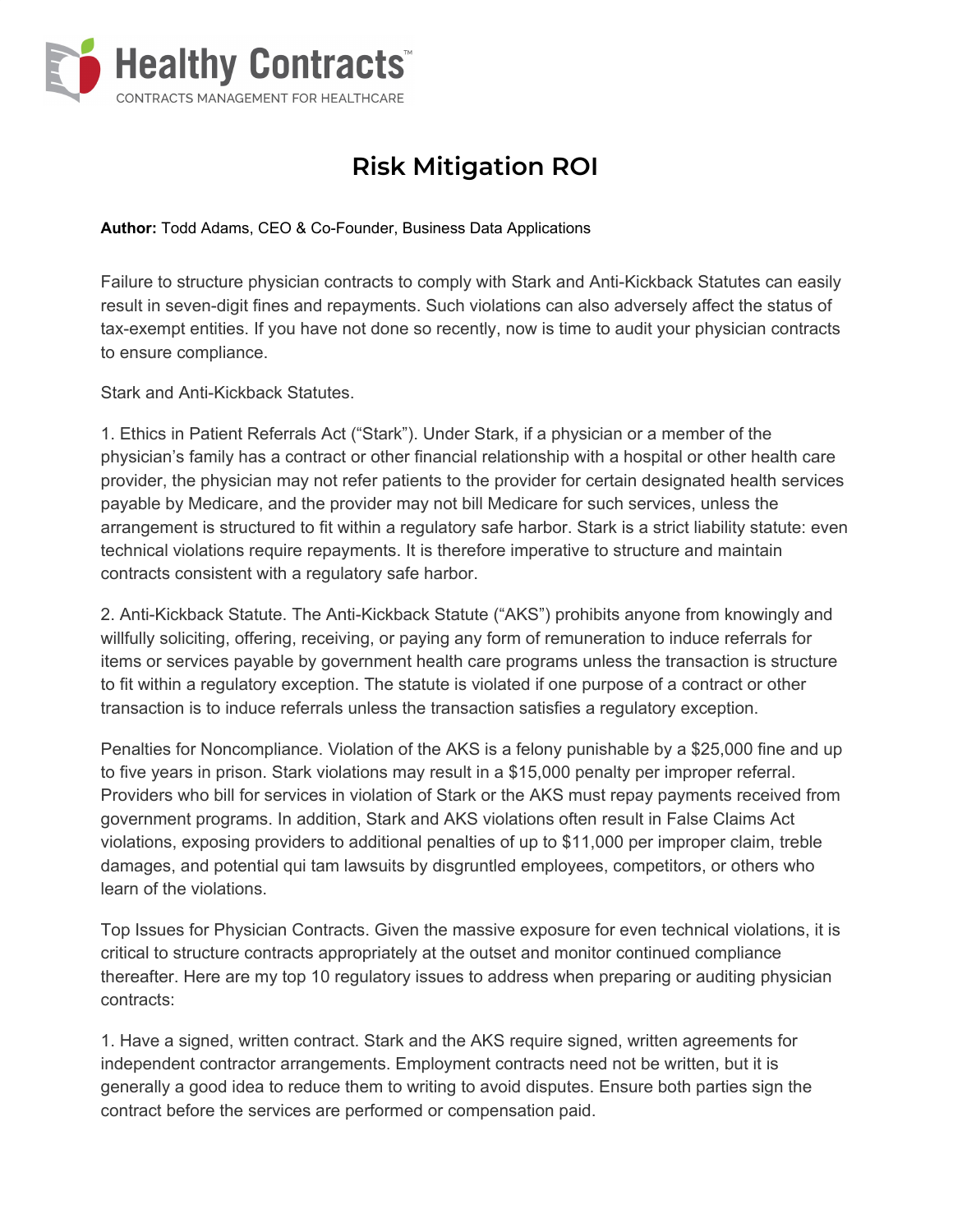

2. Ensure the contract is current. Contract performance may morph over time. Ensure the contract is current and accurately documents the parties' performance. In Kosenske v. Carlisle HCA (3d Cir. 2009), a hospital faced millions of dollars in penalties because the parties expanded the physicians' services without amending or executing a new agreement. Do not continue performing after the contract has expired unless you fit within a different exception. Avoid unnoticed or unintended lapses in the contract by including automatic renewals subject to appropriate termination clauses.

3. Specify the services and compensation in the contract. The services performed and compensation paid must be stated in the contract. Do not pay or provide additional compensation, benefits or perks not specified in the contract (e.g., insurance, bonuses, side payments, free items or services, etc.) unless expressly permitted by a separate Stark or AKS exception.

4. Set compensation in advance. Stark and the AKS require that an independent contractor's compensation, or an objectively verifiable compensation formula, be set in advance. Doing so may also avoid problems in an employment contract. Do not change an independent contractor's compensation retroactively.

5. Beware changes to compensation within the first year. Stark and the AKS generally prohibit changes to terms that impact an independent contractor's compensation during the first year. If you terminate an independent contractor arrangement within the first year, you generally cannot enter a new contract with the same physician or provider for similar services during the original one year period. These limits do not apply to employment contracts.

6. Pay fair market value. This is the single most important factor in evaluating a physician contract. The compensation must be appropriate to the services rendered. In Drakeford v. Toumey Healthcare (D. S.C. 2010), a hospital was ordered to repay \$45 million due to Stark violations, and faces an additional \$200 million in False Claims Act penalties because the court found that its contracts with 18 physicians exceeded fair market value. When calculating fair market value, include all compensation paid to the physician, including insurance, benefits, and other perks. Providers are usually safe if the compensation is in the 50% to 75% range of relevant MGMA compensation surveys; however, differences in geographic location, specialty, services provided, productivity, hours worked, and similar factors affect fair market value. Parties often overestimate fair market value at the outset of a contract: actual productivity may not justify the compensation promised. Incorporating an appropriate productivity-based compensation formula can reduce the regulatory risk and ensure the long-term viability of the arrangement.

7. Do not pay based on referrals. Physicians may be paid a set salary or a fee per hour or service. They may be paid based on services they personally perform (e.g., per RVU, billings, receipts, encounter, etc.). They cannot be paid for referrals for items or services performed by others, including ancillary services referred by the physician. Outside of a qualifying group practice, contracted physicians generally cannot be paid according to the overall profitability of a facility, department, or cost center. Stark contains a limited exception that allows providers to condition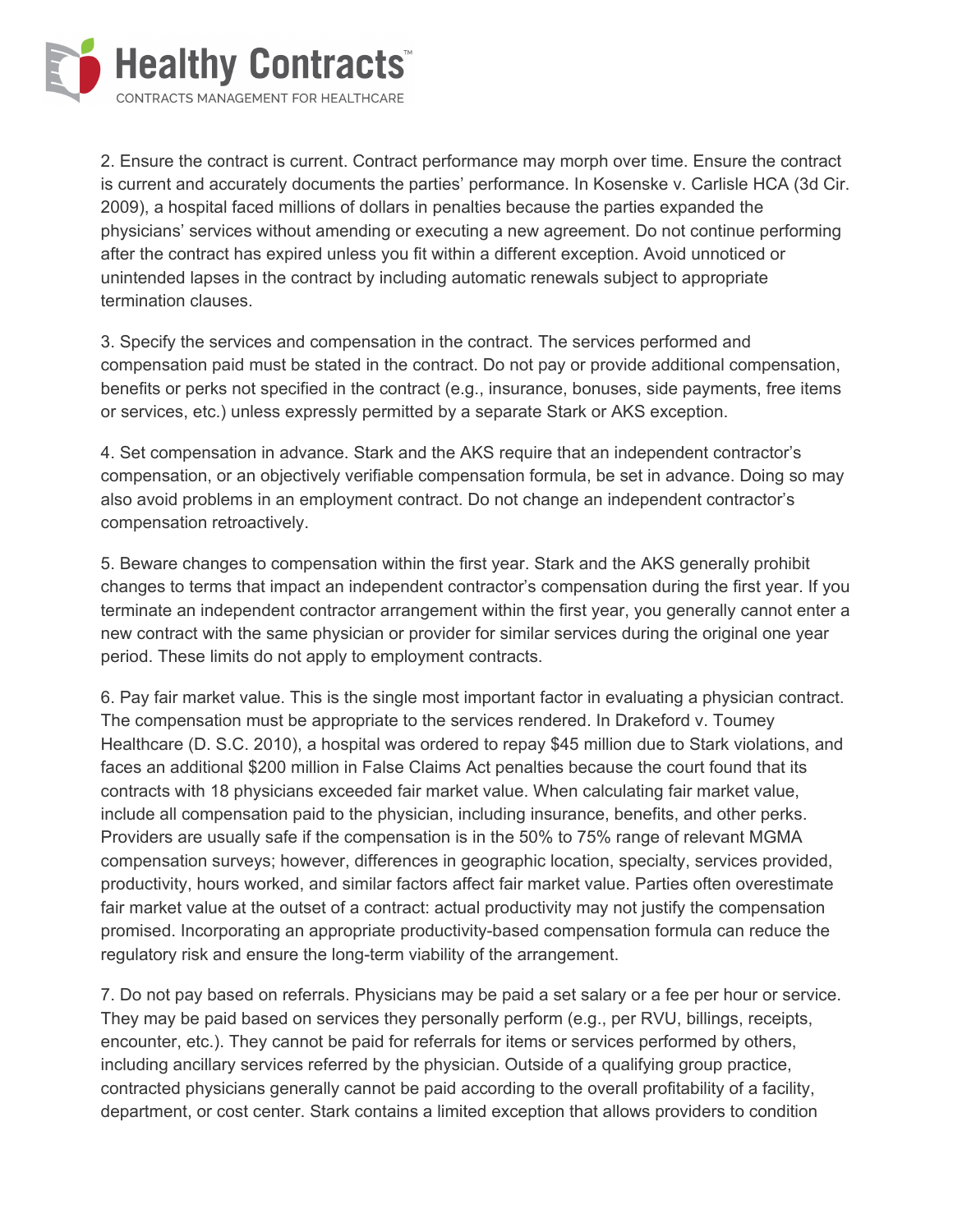

compensation on a physician's referrals for services directly related to the physician's services if certain safeguards are met, but such a condition may not satisfy the AKS.

8. Ensure the agreement is commercially reasonable absent referrals. Only contract and pay for legitimate, needed services. Do not contract for unnecessary services or services that exceed those that are reasonable and necessary for legitimate business reasons apart from referrals. This was an additional basis for the \$45 million verdict in Drakeford v. Tuomey Healthcare.

9. Comply with the contract. Perform the services required by the contract and pay according to services actually performed. Document performance through reports, time cards, or similar methods. Parties may become lax, modify their performance, or change the compensation without properly amending the contract, all of which can affect fair market value and result in Stark and AKS violations. In U.S. v. Campbell (D. N.J. 2011), a hospital violated Stark because the physician failed to perform the services for which he was paid. In U.S. v. Anderson (D. Kan. 1998), facility administrators and physicians were convicted of AKS violations and served prison time for the same reasons.

10. Remember contracts with family members. Stark also applies to financial relationships between a provider and family members of referring physicians, including spouses, children, and parents. Agreements with family members must also satisfy the foregoing requirements. Stark generally prohibits referrals between spouses for designated health services unless certain conditions are satisfied.

If Your Contract Violates Stark or the AKS…. If you discover that your physician contract fails to comply with Stark and AKS requirements, simply correcting the contract going forward is not enough. If a physician has been overpaid, the period of non-compliance under Stark is deemed to continue until the physician returns the amount overpaid. If you have received government payments for services referred by the physician, you likely have an affirmative obligation to report and repay those payments by the later of 60 days after discovery or the date your corresponding cost report is due. The knowing failure to timely report and repay overpayments is a violation of the False Claims Act and the Civil Monetary Penalties Law, subjecting the parties to additional fines and qui tam lawsuits in addition to repayments. Significantly, many of the recent enforcement actions have resulted from complaints filed by physicians who were excluded from beneficial transactions. If you think you have a problem, it may be wise to contact a qualified health care attorney to help you resolve the issues.

Conclusion. Given the huge exposure for non-compliance, it is far better to practice preventative medicine by ensuring that your physician contracts comply with Stark and the AKS at the outset and throughout the relationship.